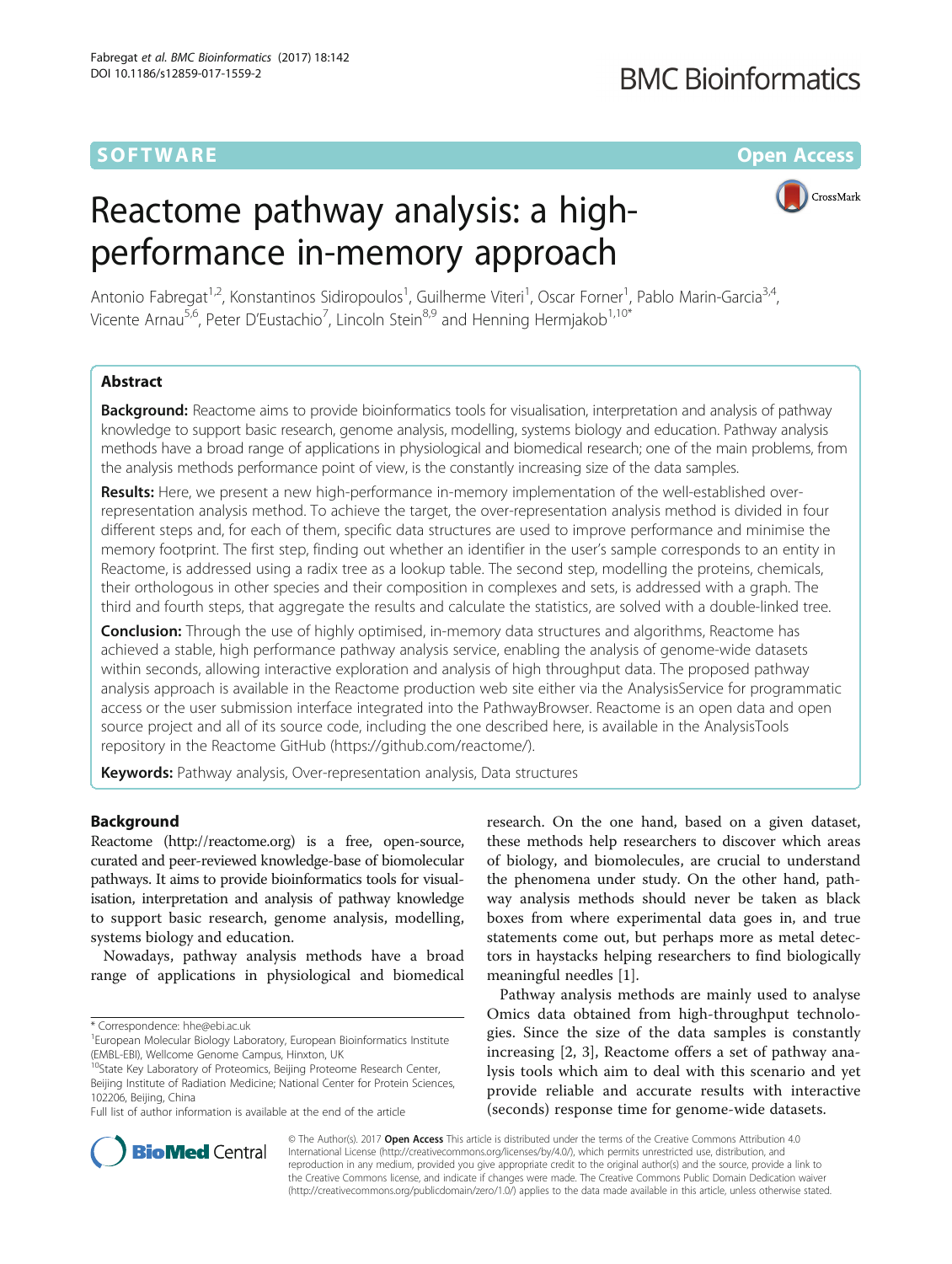Here, we are discussing the high performance Reactome implementation of the well established overrepresentation analysis (ORA) method [\[4\]](#page-7-0), focussing on the computer science aspect, elaborating on the different data structures and design patterns used to optimise the execution time and reduce the server load.

Initially the focus is on the strengths and weaknesses of keeping the data directly in a relational database and its usage to perform in-database analyses. Then we continue with a detailed explanation of the new pathway analysis approach, and conclude with the presentation of the results and the discussion.

## The relational databases approach

Relational databases are widely used in pathway knowledge-bases for data management; either during curation, the release process or in the final production phase. It is also very common to store the information in third normal form due to its convenience for data integrity assurance [\[5](#page-7-0)–[7\]](#page-7-0).

Relational databases in their third normal form can be efficient in computational terms. For the above mentioned use cases, however, this approach greatly slows the execution of analysis algorithms, due to the size of the temporary tables for the queries and later projections. For this reason database-based analysis approaches use denormalised versions of the databases instead [\[8](#page-7-0)]. The denormalisation process replicates a lot of data to speed up the queries but it may penalise analysis execution time as the original database content grows bigger.

Focusing on the computational side of the problem, the query containment problem is undecidable for relational algebra and SQL, but is decidable and NP-complete for conjunctive queries. In fact, the query containment problem for conjunctive queries is exactly the same problem as the query evaluation problem [\[9](#page-8-0)]. When queries tend to be small, NP-completeness is usually considered acceptable but its performance falls when queries tend to be big. In addition, it is also worth considering that creating intermediate tables in memory after executing a "join" statement is one of the heaviest operations for a database engine.

Reactome's previous implementation of the pathway analysis was based on a denormalised version of the Reactome relational database. Among its limitations were that it provided results only of the higher-level pathways in Reactome, and the lack of programmatic access. In addition, the previous implementation suffered from poor performance mainly due to the fact that, on every analysis request, it connected to the relational database, rather than querying an intermediate inmemory data structure. Thus, the response time of the previous Reactome analysis could reach 5 min, as soon as the user sample included a few hundreds of gene identifiers, causing a high server load that, combined with a number of concurrent analysis requests, affected the stability of the Reactome website and often resulted in outages.

In resources like Reactome, analyses use not only curated data but also extra information and crossreferences to other resources that are included in the final version of the database, for example to allow usage of identifiers from other resources than the main ones used by the curators to identify proteins, genes, micro-RNAs or chemicals. Each major resource uses its own conventions when assigning identifiers, so the problem of mapping the various, potentially unstable, identifiers that refer to identical entities, commonly known as identifiers mapping, constitutes a major challenge. There is a number of resources that aim to provide a solution to this problem, most notably, the Protein Identifier Cross-Reference (PICR) [[10\]](#page-8-0), BridgeDB [\[11](#page-8-0)] and UniProt [[12\]](#page-8-0). However, Reactome addresses this problem during each release process by cross-referencing every curated entity to other resources. In particular, based on the UniProt or ChEBI identifiers of the curated entities, filled in during curation, Reactome queries Orphanet, Protein Ontology (PRO), IntAct, RHEA, DOCKBlaster, FlyBase, The Human Metabolome Database (HMDB), Zinc, KEGG, UniProt, ENSEMBL, BRENDA and IntEnz to get their cross-references for entities annotated in Reactome. Both, curated and cross-referenced identifiers are included in the analysis lookup table, as explained in the Implementation section.

As the amount of curated data in Reactome grows and the number of cross-references increases due to the inclusion of new resources, the database-based approach does not scale well, so there is a need to implement a new approach to provide fast, accurate and reliable analysis tools to the final users. This new approach is based on the concatenation of different steps, each one resolved via the appropriate data structure, as explained in the next section.

## Implementation

Identifying a convenient data structure to solve a given problem is one of the main factors to achieve a high performance final product. As Skiena explains in [\[13](#page-8-0)], picking the wrong data structure for the job can be disastrous in terms of performance but identifying the very best data structure is usually not as critical, because there can be several choices that perform similarly.

Based on the divide and conquer rule, the first step is breaking down the analysis problem into different subproblems simple enough to be solved in polynomial time by identifying a convenient data structure. Here, the analysis algorithm can be split into four parts: (1) checking whether the user's protein/chemical identifiers are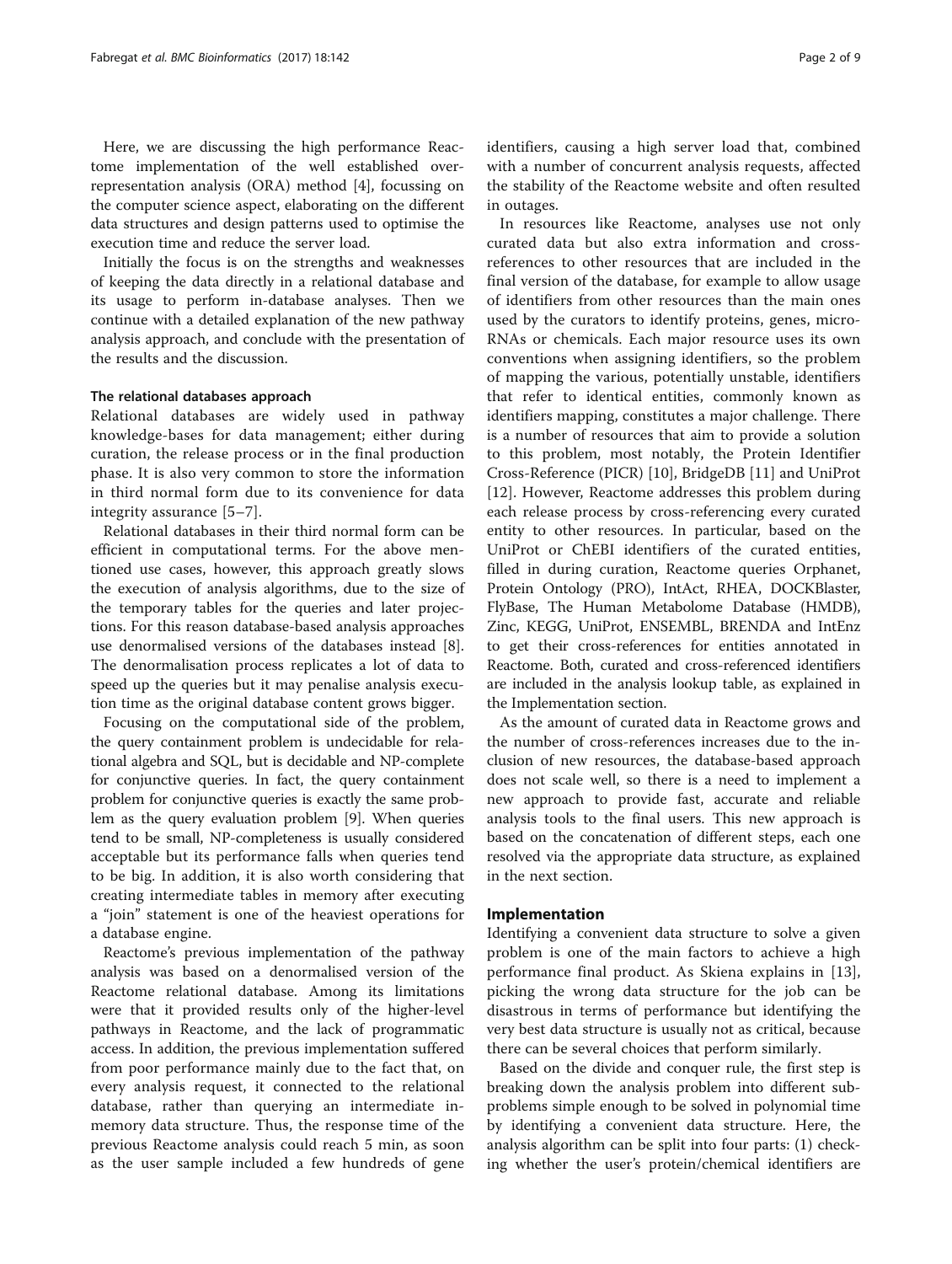present in Reactome, (2) for the present ones, finding whether these are parts of complexes and/or sets as well as the species projection, (3) aggregating the found identifiers in the pathways (and super-pathways) where these are present and finally (4) performing the statistical testing to calculate the likelihood that the association between the sample identifiers and the found pathway is due to random chance.

Further on in this section each part is discussed in detail to determine its peculiarities; to expose the chosen data structure and the mechanisms adopted for its improvement; and to show how to connect each step to the following one to come up with the final improved analysis algorithm. Another point of emphasis for optimisation will be the memory usage of each step, so that the filled data structures can be kept in memory to improve the performance of the data traversing algorithms implemented on top of them.

## User sample identifiers search in Reactome

Annotated physical entities (PE) in Reactome can be either single entities or complexes. Single entities include proteins, small molecules, RNA, DNA, carbohydrates, or lipids, whilst complexes consist of a combination of any of the single entities, or polymers synthesized from the single entities. However, apart from these two main categories, curators in Reactome can group related entities into sets. PEs are the building blocks that later on will be used as inputs, outputs, catalysts or regulators in reactions.

Identifiers or accession numbers are used to unequivocally refer to a single entity, but PEs have different slots to hold the main identifier, secondary identifier, crossreferences, synonyms and other identifiers. The main identifier slot is always manually annotated by the experts who curate data in Reactome (curators), and the other slots can either be manually filled during curation or automatically populated during the release process. This strategy allows storing identifiers for a wide range of

Therefore, in the first part of the analysis, the main requirement is to improve the process of finding out whether each identifier in the user's sample corresponds to one or many PEs in Reactome. An identifier corresponds to a PE if it matches with any of the identifiers stored in the different slots mentioned afore. In fact, the best way to solve this problem is by following the reverse approach; creating a lookup table with all the corresponding PEs per each identifier cross-referenced in Reactome. As a consequence, another important requirement is to minimise the memory usage so the data can be kept in memory to improve the query time.

The selection of a good data structure is then determined by requirements both to implement a fast lookup table and to keep memory usage low. A Trie is an ordered tree data structure that is used to store a dynamic set or associative array where the keys are usually strings [[14\]](#page-8-0). A radix tree is a space-optimized Trie data structure where each node with only one child is merged with its parent [[15](#page-8-0)].

On the one hand, a radix tree has relatively low memory usage for the lookup table because the common prefixes are shared avoiding data duplication (Fig. 1). On the other hand, the cost of comparing a search key for equality with a key from the data structure can be a dominant cost which cannot be neglected. The radix tree string lookup algorithm fits the analysis algorithm's original purpose because iterating over tree nodes keeps the identifier seeking time restricted to each identifier's length and existence in the Reactome target set. As a consequence of this, in case the searched identifier is not contained in the data structure, there is no need to read all of it as happens in the hashing methods where the hash value of the string has to be calculated in every case by reading it entirely.

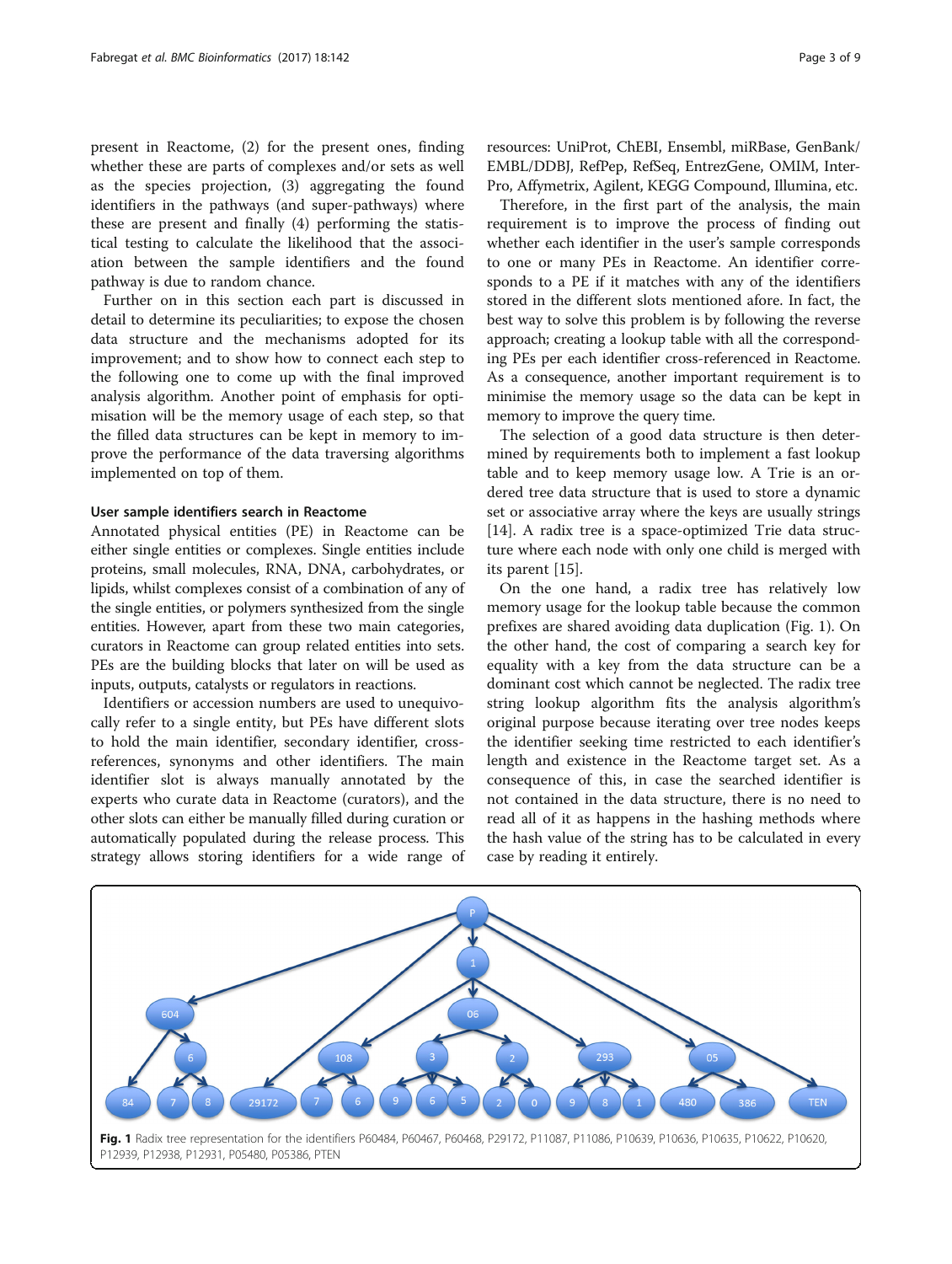<span id="page-3-0"></span>In summary, once a tree node is reached following the radix tree lookup algorithm for a given identifier, the presence or absence of references to PEs indicates whether the associated identifier is present or not in the database. Actually, the mentioned "references to PE" are indeed pointers to nodes in the data structure chosen for the next part of the analysis.

Reactome uses unique primary identifiers for the PEs it references, in particular UniProt for proteins and ChEBI for chemical entities. Thus, if users submit datasets using these reference systems, the mapping to PEs is straightforward. However, following frequent user requests, we also accept input data with nonunique identifiers, in particular gene names. These are then potentially mapped to multiple PEs. Thus, each target node in the tree could contain more than one pointer to the next data structure.

## Traversing complexes/sets composition and species projection

Reaching the associated single entity for a given identifier is the beginning of the second step in the analysis. When these single entities are part of a complex, they are also a target in this step of the analysis. Besides the single entities and complexes, there is another type of PE called sets which, along with complexes, are also to be considered. A set is an abstract representation of a group of two or more entities which are not interacting with each other but are functionally equivalent in the situation where the set is used, for example multiple members of a family of enzymes that could each potentially catalyse a reaction. Furthermore, complexes and sets can also contain other complexes and sets in order to represent much more elaborate structures causing the problem's intricacy to grow.

Another specific requirement is the possibility of performing species projection to collect the results for Homo sapiens independently of the species for which the identifiers are provided, to benefit from the more complete Reactome annotation for Human. To do so, the species orthologs annotated in Reactome have to be taken into account. Orthologs are entities in different species that evolved from a common ancestor by speciation.

The last requirement in this step is to keep track of the identifiers mapping between the submitted identifiers and those used in Reactome to curate the single entities: UniProt accessions for proteins, Ensembl identifier for genes, CHEBI identifiers for small molecules and miRBase for microRNAs. Although an important part of this mapping started by including the known cross-references as identifiers in the radix tree in the previous step, the mapping itself has to be implemented in this step.

Summarising the exposed requirements for this step of the analysis, the chosen data structure has to model the entities composition problem, the species orthologs projection and the entities mapping. A directed graph is a graph, or set of nodes connected by edges, where the edges have a direction associated with them. For a given graph G with several nodes  $(a, b, c \text{ and } d)$ , if G has an arrow from  $a$  to  $b$  and another arrow from  $b$  to  $c$ , then the composed graph  $G^2$  has an arrow from a to c. If G has an arrow from  $a$  to  $b$ , another arrow from  $b$  to  $c$  and yet another from c to d, then the composed graph  $G^3$ has an arrow from a to d.

Building one graph per species (Fig. 2a) and interconnecting all of them linking all the ortholog nodes (Fig. 2b) creates a bigger graph where the projection requirement is then satisfied. Due to the node uniqueness

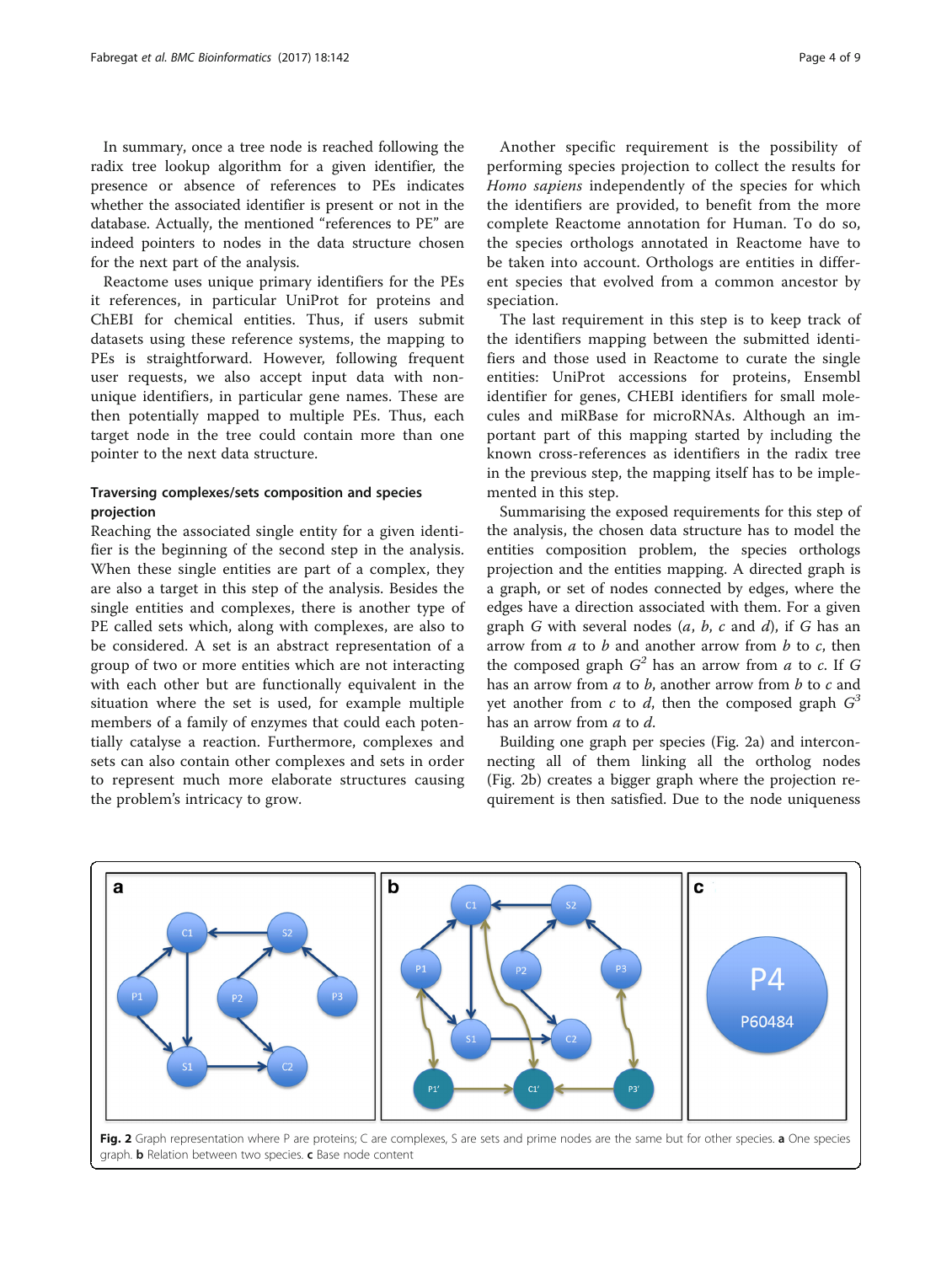in the final graph, for those cases where a node is part of one or more structured entities, it contains as many edges pointing to other graph nodes as structures in which it is contained, so structured entities are easily modelled. Finally, if each node of the graph contains its associated entity main identifier (Fig. [2c](#page-3-0)), when it is reached from a radix tree node representing an identifier other than the main one, this association is stored in order to be offered as part of the result as the required mapping once the analysis is finished.

The graph in Fig. [2a](#page-3-0) shows three proteins (P1, P2 and P3), two complexes (C1 and C2), and two sets (S1 and S2). By following the edge from node to node, S2 could be either P2 or P3, formally represented as [P2,P3]. C1 is a complex which, due to its edge from S2, is then potentially two complexes: {P1,P2} or {P1,P3}, represented as  $[\{P1, P2\}, \{P1, P3\}]$ . Following this deconstruction, S1 is then [P1,  $\{P1, P2\}$ ,  $\{P1, P3\}$ ] and finally C2 is  $[\{P1, P2\}]$ , {{P1,P2},P2}, {{P1,P3},P2}].

For instance, when an identifier matching with P3 is processed and its corresponding node in the graph is reached from the radix tree, it takes miniscule processing time to traverse the graph and reach the nodes S2, C1, S1 and C2. Likewise, if the target protein is P1, the reachable nodes following the graph edges are C1, S1 and C2. In both examples each target protein is part of the complexes and sets represented by the traversed nodes.

Employing a graph improves the analysis algorithm cost and, important in building an in-memory analysis, the memory usage is kept low because there is no data duplication as the node for a given main identifier is only in memory once. In addition, the final number of node iterations of the algorithm is limited by the related entities for a given identifier, avoiding queries against a large amount of data and intermediate results merging, as done in the database based approach.

As for the radix tree described above, the graph also requires a strategy to allow the algorithm to move on to the next analysis step. In this case, each graph node representing an entity directly associated to one or several pathways will contain as many links to the following data structure as different locations where it is present. Although in the current analysis step each entity associated with the target identifier is found, for the final result and the statistics calculation, there is still one more data structure to be used, as explained in the following sub-section.

## Results aggregation into the pathways organisation

Every PE that was directly or indirectly hit in the previous step is associated to one or more pathways. To calculate the significance of each pathway, for a given user sample, it is essential to determine the number of entities found per pathway. Due to the parent-child organisation of the Reactome pathways in an ontology-like hierarchy, when an entity is present in a certain pathway it is also present in its super-pathways in a recursive manner until a top-level pathway is reached (i.e. if a protein is present in "Metabolism of carbohydrates", it is also present in "Metabolism").

Taking into account the requirements previously discussed, a good data structure to model this step is a double-linked tree, where each node represents a pathway and contains links to its parent and children (Fig. 3). When a node in the tree is hit, the action can be recursively propagated all the way up to the root. To reduce the memory footprint only identifiers, names and placeholders for results calculation are kept in each node.

Apart from being a convenient data structure to speed up collection of results and a good holder for the statistics results, once the analysis is finished, this data structure can also be serialised to a file to persist the result.

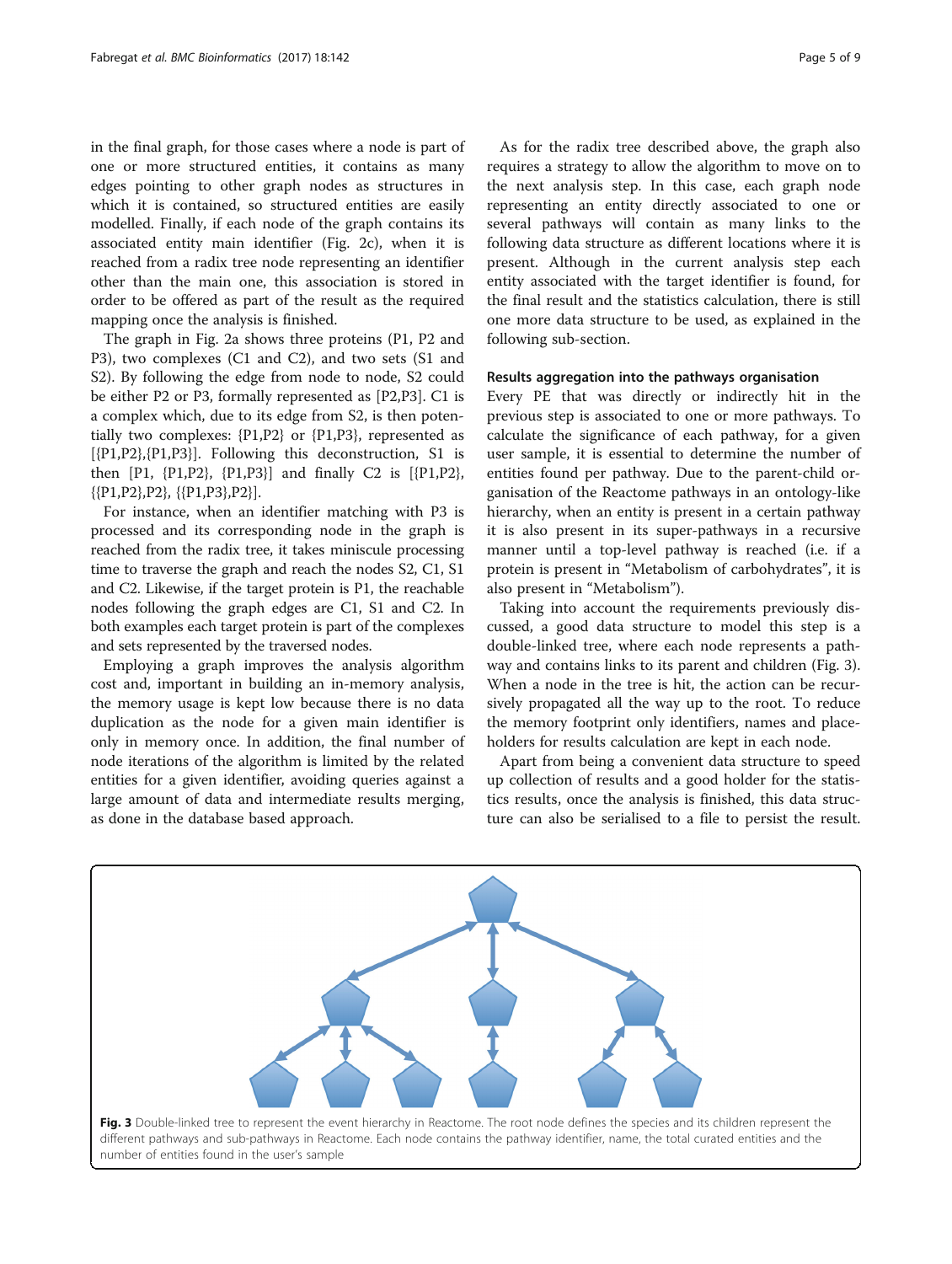<span id="page-5-0"></span>In addition, associating the file to a token provides an easy way to create finer grained methods that allow filtering of the result on the server side to help speeding up light-weight clients. In this scenario, the clients can keep the token once the initial analysis is finished and depending on the user's needs, perform several requests to the server referencing the associated token.

## Analysis result statistics calculation

The basic hypothesis in an over-representation analysis is that relevant pathways can be detected if the proportion of differentially expressed genes, within a given pathway, exceeds the proportion of genes that could be randomly expected [\[1\]](#page-7-0). Consequently, the fourth and last step in the analysis method involves the statistics calculation. This step does not require any extra data structure because the double-linked tree fits perfectly to the purpose.

The p-Value shows the statistical significance of each hit pathway for a given sample and the background for which the analysis has been performed. In Reactome the method used to calculate the statistical significance is the Binomial Test. Together with the  $p$ -Value, the False Discovery Rate (FDR) helps estimating the false positives and it is calculated using the Benjamini-Hochberg approach [[16](#page-8-0)]. As mentioned afore, we have focussed on optimising the performance of the Reactome pathway analysis, while maintaining the basic algorithm as previously published [[17](#page-8-0)].

## Results and discussion

This paper shows how splitting the pathway analysis method in four steps, in a way that every challenge can be easily addressed in a polynomial time using the appropriate data structures, speeds up the process and minimises the memory usage so the whole data structure can be kept

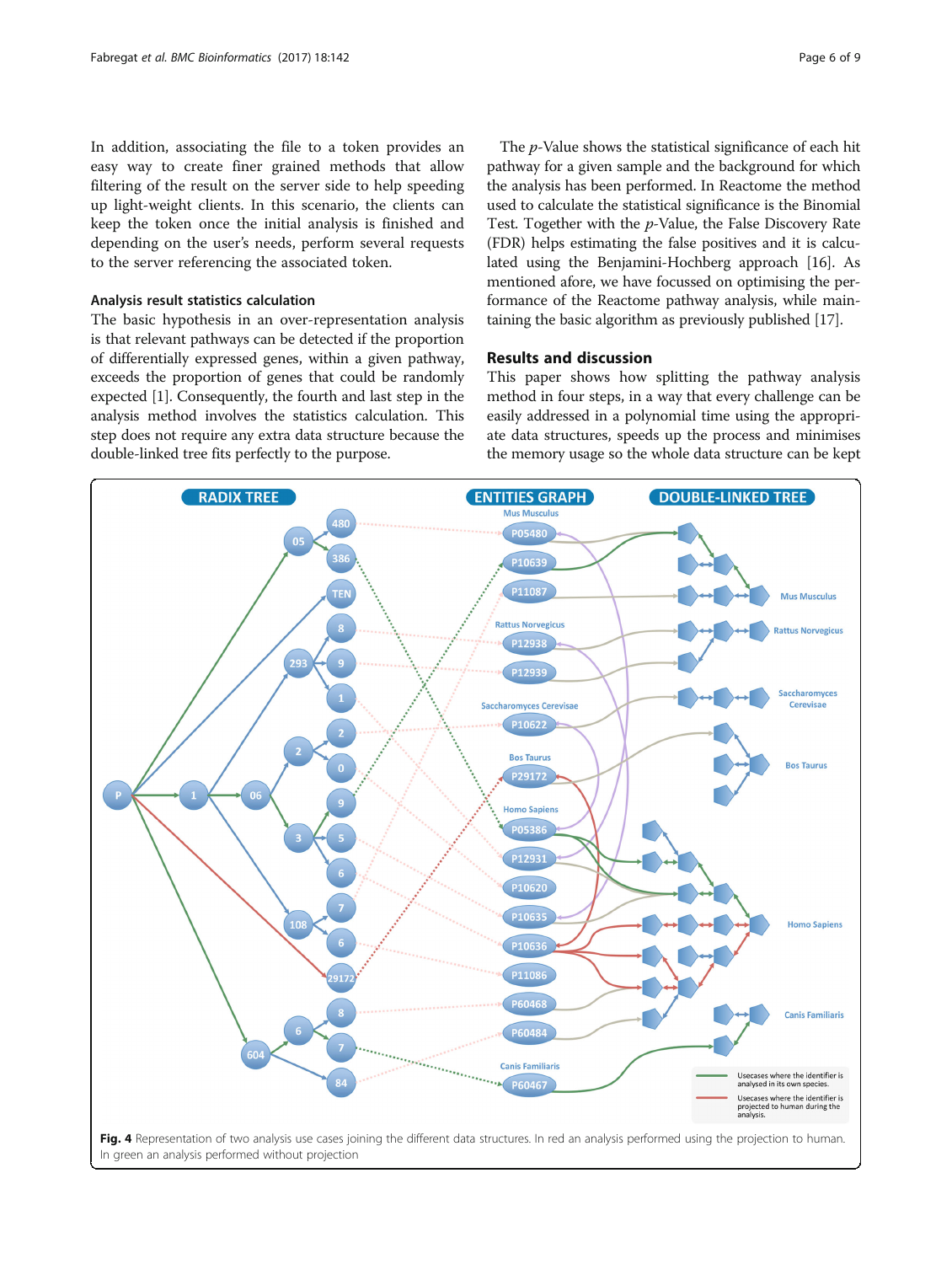in memory for a high-performance analysis. The result is a new set of analysis tools which vastly improve Reactome analysis interface performance and stability.

Summarising the steps (Fig. [4](#page-5-0)), for each identifier in the user's sample, the first action is to find whether it is present in Reactome using a previously built radix-tree as a look-up-table. This speeds up the process, keeping a low memory footprint. For those that are present, the radixtree nodes point to one or many nodes in a graph which is used as the second data structure to keep the curated relations between PEs as well as species orthology. Traversing this second data structure, applying or not the projection to species, provides pointers to all pathways stored in the final data structure, which is a double-linked tree, that helps aggregating the result and acts as a placeholder for the last step when the analysis statistics are calculated.

The described method has been developed using Java as programming language and can be downloaded from <https://github.com/reactome/AnalysisTools>. This package contains two main modules; Core and Service. The improved strategy has been developed in the Core, where the analysis is executed. The Service module is a Spring MVC ([http://spring.io/\)](http://spring.io/) layer to create a RESTful service with a documented API, using OpenAPI, formerly known as Swagger v2.0 [\(http://swagger.io/\)](http://swagger.io/), providing programmatic access. Hence, there are two ways of accessing the analysis tools; (1) programmatically via a web service [\(http://reactome.org/Analysis](http://reactome.org/AnalysisService/) [Service/\)](http://reactome.org/AnalysisService/) or (2) through a graphical user interface directly integrated in Reactome's Pathway Browser [\(http://reacto](http://reactome.org/PathwayBrowser/#/TOOL=AT) [me.org/PathwayBrowser/#/TOOL=AT](http://reactome.org/PathwayBrowser/#/TOOL=AT)).

The web service is used to integrate the analysis in other system's scripts, pipelines or to integrate the analysis in third-party applications. More information on how to do so can be found in Reactome's developer zone ([http://goo.gl/k5ffhu\)](http://goo.gl/k5ffhu).

The pathway analysis approach described here is deployed in the Reactome production web site, stably handling on average 10.850 analysis requests from 2.000 unique users per month in the first half of 2016. Memory usage for the Apache Tomcat running this service plus other services in the server side is set to 2GB.

#### Comparison with other resources

Among the plethora of pathway databases [[1\]](#page-7-0), there are resources with similar tools that perform overrepresentation analysis. Most notably, Gene Set Enrichment Analysis (GSEA) [[18\]](#page-8-0), the Database for Annotation, Visualization and Integrated Discovery (DAVID) [[19\]](#page-8-0), the Protein Analysis Through Evolutionary Relationships (PANTHER) [[20\]](#page-8-0) and ConsensusPathDB [\[21](#page-8-0)] are using similar statistical algorithms in their implementations and are freely available for academic use. Table 1 presents a comparison among these resources. For the comparison of processing time, only the first column in the four test sets, containing the gene identifiers, has been used. Reactome uses all genes annotated in the knowledge base as the background distribution. To our knowledge, this is also the approach used in the comparator tools, and we have not used options for custom background distributions, as statistics calculation could take longer in this scenario.

Table 1 Comparison of resources providing analysis methods and accessibility

| Resource            | Analysis<br>methods tool |   | Online Programmatic<br>access | Processing time                                   |                                                                                                                              |                                                                                                                                  |                                                                                                                                   |                                                            |
|---------------------|--------------------------|---|-------------------------------|---------------------------------------------------|------------------------------------------------------------------------------------------------------------------------------|----------------------------------------------------------------------------------------------------------------------------------|-----------------------------------------------------------------------------------------------------------------------------------|------------------------------------------------------------|
|                     |                          |   |                               | Hippocampal<br>atrophy -<br>79 genes <sup>a</sup> | Migraine disorder -<br>644 genes <sup>b</sup>                                                                                | Parkinson's disease -<br>1492 genes <sup>c</sup>                                                                                 | Multiple sclerosis -<br>2570 genes <sup>d</sup>                                                                                   | Inflammatory<br>bowel disease -<br>4110 genes <sup>e</sup> |
| <b>PANTHER</b>      | <b>ORA</b>               | ✔ |                               | $\sim$ 2 s                                        | $~14$ S                                                                                                                      | ~105                                                                                                                             | ~8s                                                                                                                               | $\sim$ 12 s                                                |
| Consensus<br>PathDB | <b>ORA</b>               | √ | SOAP/WSDL                     | $\sim$ 1 min                                      | $\sim$ 1 min                                                                                                                 | $\sim$ 3 min                                                                                                                     | $\sim$ 3 min                                                                                                                      | $\sim$ 1 min                                               |
| <b>DAVID</b>        | <b>ORA</b>               | √ | SOAP/WSDL                     | $~14$ S                                           | $~1$ s for conversion<br>of official gene ids<br>to 7498 DAVID ids.<br>Analysis not<br>performed - sample<br>size limitation | $~1$ -5 s for conversion<br>of official gene ids<br>to 17272 DAVID ids.<br>Analysis not<br>performed - sample<br>size limitation | $\sim$ 8 s for conversion<br>of official gene ids<br>to 29420 DAVID ids.<br>Analysis not<br>performed - sample<br>size limitation | Not performed -<br>sample size<br>limitation               |
| <b>GSEA</b>         | <b>ORA</b>               |   |                               |                                                   |                                                                                                                              |                                                                                                                                  |                                                                                                                                   |                                                            |
| REACTOME v1.0       | <b>ORA</b>               | ✔ |                               | $\sim$ 2 min                                      | $\sim$ 7 min                                                                                                                 | $\sim$ 12 min                                                                                                                    | $\sim$ 19 min                                                                                                                     | $\sim$ 25 min                                              |
| REACTOME v2.0       | ORA                      | ✔ | <b>REST</b>                   | $\sim$ 1 s                                        | $\sim$ 1 s                                                                                                                   | $\sim$ 2 s                                                                                                                       | $\sim$ 2 s                                                                                                                        | $\sim$ 3 s                                                 |

Comparison between different resources and whether they provide analysis methods which are accessible online (UX or programmatic access) and the average response time for a predefined sample. For the comparison of processing time, only the first column in the test sets -the gene identifiers- has been used. Datasets are available in

a<br>[https://www.targetvalidation.org/disease/EFO\\_0005039/associations](https://www.targetvalidation.org/disease/EFO_0005039/associations) (accessed 13/07/2016)<br>phttps://www.targetvalidation.org/disease/EEO\_0003821/associations (accessed 13/07/2016)

[https://www.targetvalidation.org/disease/EFO\\_0003821/associations](https://www.targetvalidation.org/disease/EFO_0003821/associations) (accessed 13/07/2016) <sup>c</sup>

[https://www.targetvalidation.org/disease/EFO\\_0002508/associations](https://www.targetvalidation.org/disease/EFO_0002508/associations) (accessed 13/07/2016) <sup>d</sup>

d[https://www.targetvalidation.org/disease/EFO\\_0003885/associations](https://www.targetvalidation.org/disease/EFO_0003885/associations) (accessed 13/07/2016)

[https://www.targetvalidation.org/disease/EFO\\_0003767/associations](https://www.targetvalidation.org/disease/EFO_0003767/associations) (accessed 13/07/2016)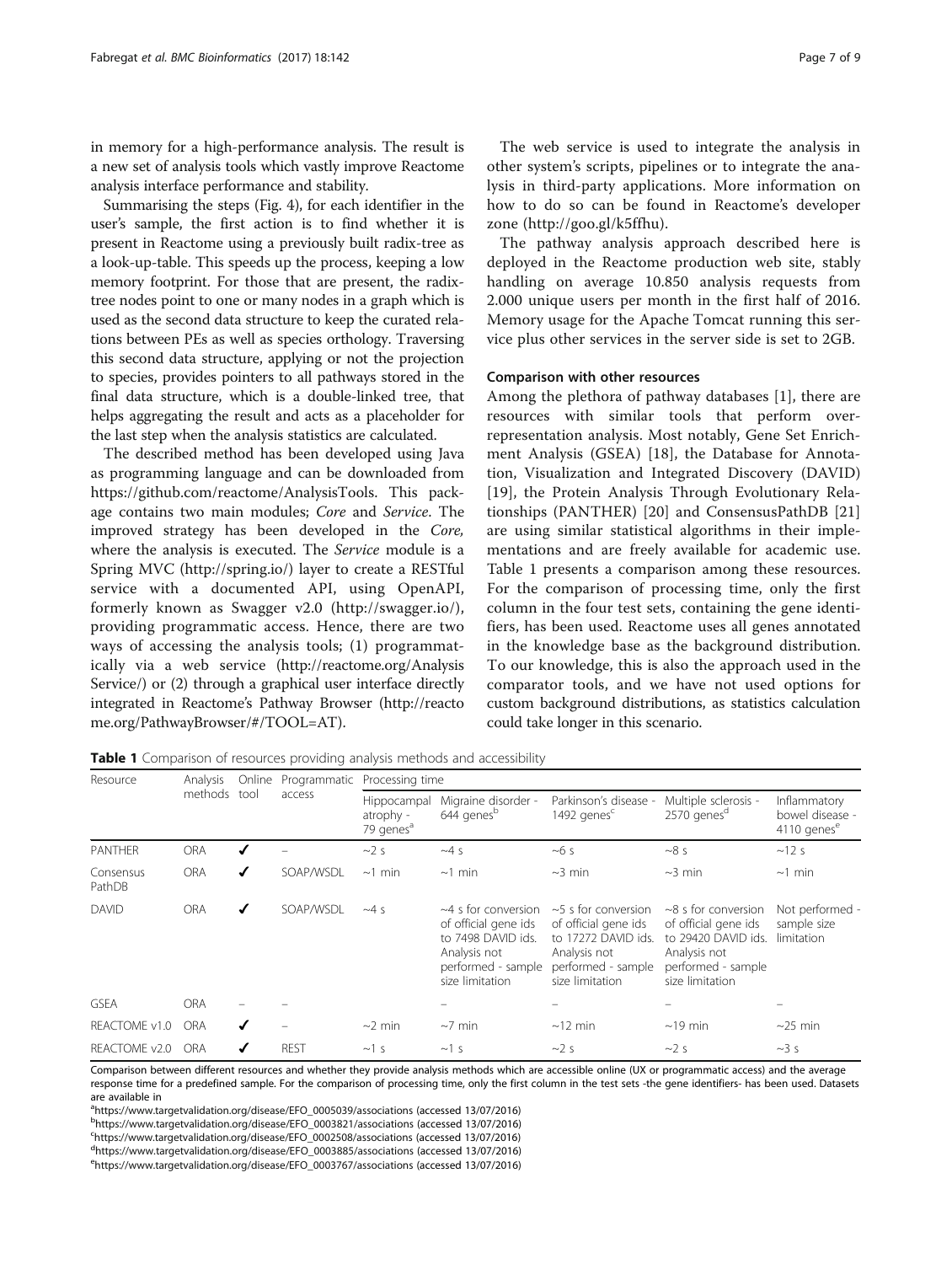<span id="page-7-0"></span>GSEA offers its analysis tool exclusively through a desktop application and therefore requires download and installation before usage, rendering the tool suitable for more experienced users. On the other hand, DAVID, PANTHER and ConsensusPathDB provide online access to their analysis tools via a web interface, similarly to REACTOME. Thus, users can submit their sample for analysis through their favourite web browser.

Furthermore, besides REACTOME, DAVID and ConsensusPathDB are also allowing users to access their analysis tools programmatically, through a set of web services. Hence, researchers and software developers can integrate the provided analysis tools into their pipelines and applications. However, while DAVID and ConsensusPathDB rely on the Simple Object Access Protocol (SOAP) and the Web Service Description Language (WSDL) for their web services, Reactome analysis web service is based on the Representational State Transfer (REST). The adoption of REST eliminates the need for complex clients and renders Reactome analysis service simpler, more lightweight, more flexible, and, thus, easier to integrate into third party software compared to its SOAP/WSDL counterparts.

Leveraging on the performance gained by the inmemory analysis approach explained above and the use of RESTful web services, the Reactome analysis tool does not impose any limitations on the sample size or the frequency of analysis requests, unlike DAVID. Regarding its weaknesses compared to DAVID, Reactome analysis tool has a more limited coverage, as it does not integrate as many resources as DAVID does, but it focuses on high quality manually curated pathways that are updated quarterly. In addition, Reactome does not allow users to customise the background population of their analysis.

## Conclusions

Through the use of highly optimised, in-memory data structures and algorithms, Reactome has achieved a stable, high performance pathway analysis service, enabling the analysis of genome-wide datasets within seconds, allowing interactive exploration and analysis of high throughput data.

## Availability and requirements

All data generated or analysed during this study are included in this published article.

Source code:<https://github.com/reactome/AnalysisTools> Web service:<http://reactome.org/AnalysisService/>

User interface: [http://reactome.org/PathwayBrowser/](http://reactome.org/PathwayBrowser/#/TOOL=AT) [#/TOOL=AT](http://reactome.org/PathwayBrowser/#/TOOL=AT)

Documentation:<http://goo.gl/k5ffhu>

#### Abbreviations

API: Application program interface; DNA: Deoxyribonucleic acid; FDR: False discovery rate; MVC: Model view controller; NP: Non-polynomial; ORA: Overrepresentation analysis; PE: Physical entities; REST: Representational State Transfer; RNA: Ribonucleic acid; SOAP: Simple object access protocol; SQL: Structured query language; WSDL: Web Service Description Language

#### Acknowledgements

We thank Pablo Porras for his valuable contribution in the requirements definition.

## Funding

National Institutes of Health BD2K grant [U54 GM114833]; European Bioinformatics Institute (EMBL-EBI); Open Targets (The target validation platform); National Human Genome Research Institute at the National Institutes of Health [U41 HG003751]; Ontario Research (GL2) Fund. Funding for open access charge: National Institutes of Health [U54 GM114833]. The funding bodies had no role in the design or conclusions of the study.

#### Authors' contributions

AF designed and implemented the proposed analysis method and was the major contributor in writing the manuscript. KS provided technical support and contributed in the writing. GV developed the input parser. OF offered technical support and developed the part of the service related to data storage and management. PM, VA, PD, LS and HH provided scientific support and helped with the validation of the results. PM, PD and HH also contributed in the writing. All authors read and approved the final manuscript.

#### Competing interests

The authors declare that they have no competing interests.

#### Consent for publication

Not applicable.

#### Ethics approval and consent to participate Not applicable.

#### Author details

<sup>1</sup> European Molecular Biology Laboratory, European Bioinformatics Institute (EMBL-EBI), Wellcome Genome Campus, Hinxton, UK. <sup>2</sup>Open Targets Wellcome Genome Campus, Hinxton, UK. <sup>3</sup>Fundación Investigación INCLIVA, Universitat de València, Valencia, Spain. <sup>4</sup>Instituto de Medicina Genomica, Valencia, Spain. <sup>5</sup>Escuela Técnica Superior de Ingenierías, Universitat de València, Valencia, Spain. <sup>6</sup>Institute for Integrative Systems Biology (I2SysBio) Universitat de València-CSIC, Paterna, Valencia, Spain. 7NYU Langone Medical Center, New York, USA. <sup>8</sup>Ontario Institute for Cancer Research, Toronto, Canada. <sup>9</sup>Department of Molecular Genetics, University of Toronto, Toronto, Canada. 10State Key Laboratory of Proteomics, Beijing Proteome Research Center, Beijing Institute of Radiation Medicine; National Center for Protein Sciences, 102206, Beijing, China.

#### Received: 14 July 2016 Accepted: 22 February 2017 Published online: 02 March 2017

#### References

- García-Campos MA, Espinal-Enríquez J, Hernández-Lemus E. Pathway analysis: state of the art. Front Physiol. 2015;6:383.
- 2. Zhang J, Chiodini R, Badr A, Zhang G. The impact of next-generation sequencing on genomics. J Genet Genomics. 2011;38:95–109.
- 3. Reuter JA, Spacek DV, Snyder MP. High-throughput sequencing technologies. Mol Cell. 2015;58(4):586–97.
- 4. Drǎghici S, Khatri P, Martins RP, Ostermeier GC, Krawetz SA. Global functional profiling of gene expression. Genomics. 2003;81:98–104.
- 5. Chowdhury S, Sarkar RR. Comparison of human cell signaling pathway databases—evolution, drawbacks and challenges. Database (Oxford). 2015. doi:[10.1093/database/bau126](http://dx.doi.org/10.1093/database/bau126).
- 6. Shin SK, Sanders GL. Denormalization strategies for data retrieval from data warehouses. Decis Support Syst. 2006;42(1):267–82.
- 7. Codd EF. In: Rustin R, editor. Further normalization of the data base relational model, data base systems. Englewood Cliffs: Prentice-Hall; 1972.
- 8. Talbi E, Zomaya AY. Grid computing for bioinformatics and computational biology. Hoboken: Wiley-Interscience; 2008.